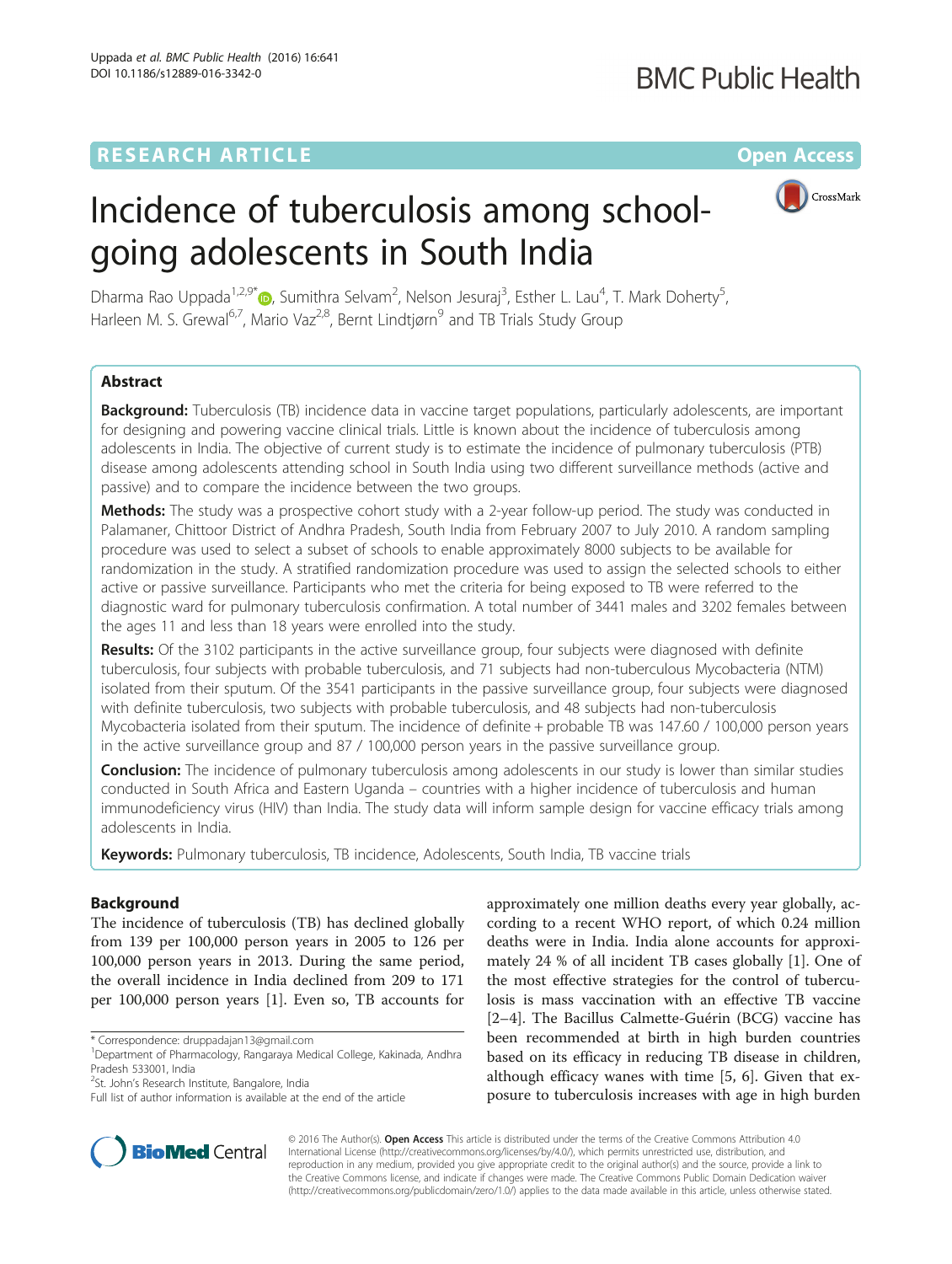countries and that there is an increase in the incidence of TB disease in early adulthood, there is a need for the development of a pre-exposure and/or a post-exposure TB vaccine that could be administered to adolescents prior to adulthood.

TB incidence data in vaccine target populations are important for the design of late-phase vaccine clinical trials. Little is known about the incidence of TB in adolescents in India, although it has been reported that the risk of acquiring TB disease after TB infection is higher in adolescents compared to adults [[7](#page-10-0)]. Based on the agestratified data available, the new smear positive case notification in 2011 of individuals between 15 and 24 years in India was approximately 0.13 million, which was 20.56 % of total smear positive cases among all age groups in India [\[8](#page-10-0)].

The reported incidence of TB disease may be affected by how it was detected. It is possible that in active surveillance (periodic home visits), the disease is picked up at an earlier stage by sputum culture (sputum collected through either gastric lavage or induced sputum) even though the participant might not have symptoms suggestive of tuberculosis. In passive surveillance (where participants self-report for a diagnostic evaluation), it is more likely for TB to be diagnosed at a later stage when symptoms suggestive of tuberculosis are present. While there are obvious advantages to active surveillance, costs and manpower are considerably higher. Therefore, the present methodology was used to determine whether less expensive passive surveillance would yield similar estimates of TB incidence compared to active surveillance. The results would have implications in the study design of large field studies that test new TB vaccine efficacy.

# Objective of the present study

The study was designed to estimate the incidence of pulmonary tuberculosis (PTB) disease among adolescents attending school in South India by using two different surveillance methods (active and passive).

# Methods

# Study setting

The study was conducted in the former Palamaner taluk of Chittoor District of Andhra Pradesh in South India approximately 135 km from Bangalore city from February 2007 to July 2010. The study area for this study consisted of 397 population units, of which 384 were rural. The estimated population at the time of the study was 250,000 [[9\]](#page-10-0). The study area was chosen since the incidence of tuberculosis in this area is fairly similar to national rates in India, and the out-migration rate is low allowing for comprehensive follow-up.

# Study design

The study was a prospective observational cohort study with a 2-year follow-up period.

# Sampling

From an initial list of schools registered with the Government (Mandal) Education Office in the region, a random sampling procedure was used to select a subset of schools to enable approximately 8000 subjects to be available for randomization in the study. A stratified randomization procedure was used to assign the selected schools to either active or passive surveillance. Randomization for the public high schools was stratified by size of school, while the remaining schools were stratified by type of school (private high school, private junior college, or public junior college). The schools not selected during the initial random sampling procedure were also randomized using a similar stratified randomization procedure to either active or passive surveillance and were used only if the targeted number of subjects were not enrolled from the selected subset of schools.

# Study participants

All adolescents aged ≥11 to <18 years attending 58 high schools and four junior colleges (grades 7 through 12) in the study area were approached. The total number of eligible adolescents was 12,388. A decision to work in the schools was made to ensure the consistent conduct of this study and to minimize loss to follow-up.

Participants who indicated that they or their families were likely to move from the study area during the proposed 2 years of follow-up or who indicated that they were unable to attend the follow-up session for the tuberculin skin test (TST) reading at baseline were excluded from the study.

# Study procedures

## Baseline assessment

At baseline, all participants underwent the following procedures.

Questionnaires The parents or guardians were asked about the participant's clinical history, including BCG immunization status, history of current or past TB, history of close contact of more than 8 h a week with an adult with proven TB, current signs or symptoms of TB, and history of hospitalizations during the last 6 months and/or diagnosis of acute or chronic diseases. The adolescents were asked to review the medical history provided by their parents or guardians and to provide additional information, if any. Socio-demographic details and indicators were also recorded during the interview, including the parent's / guardian's occupation, education,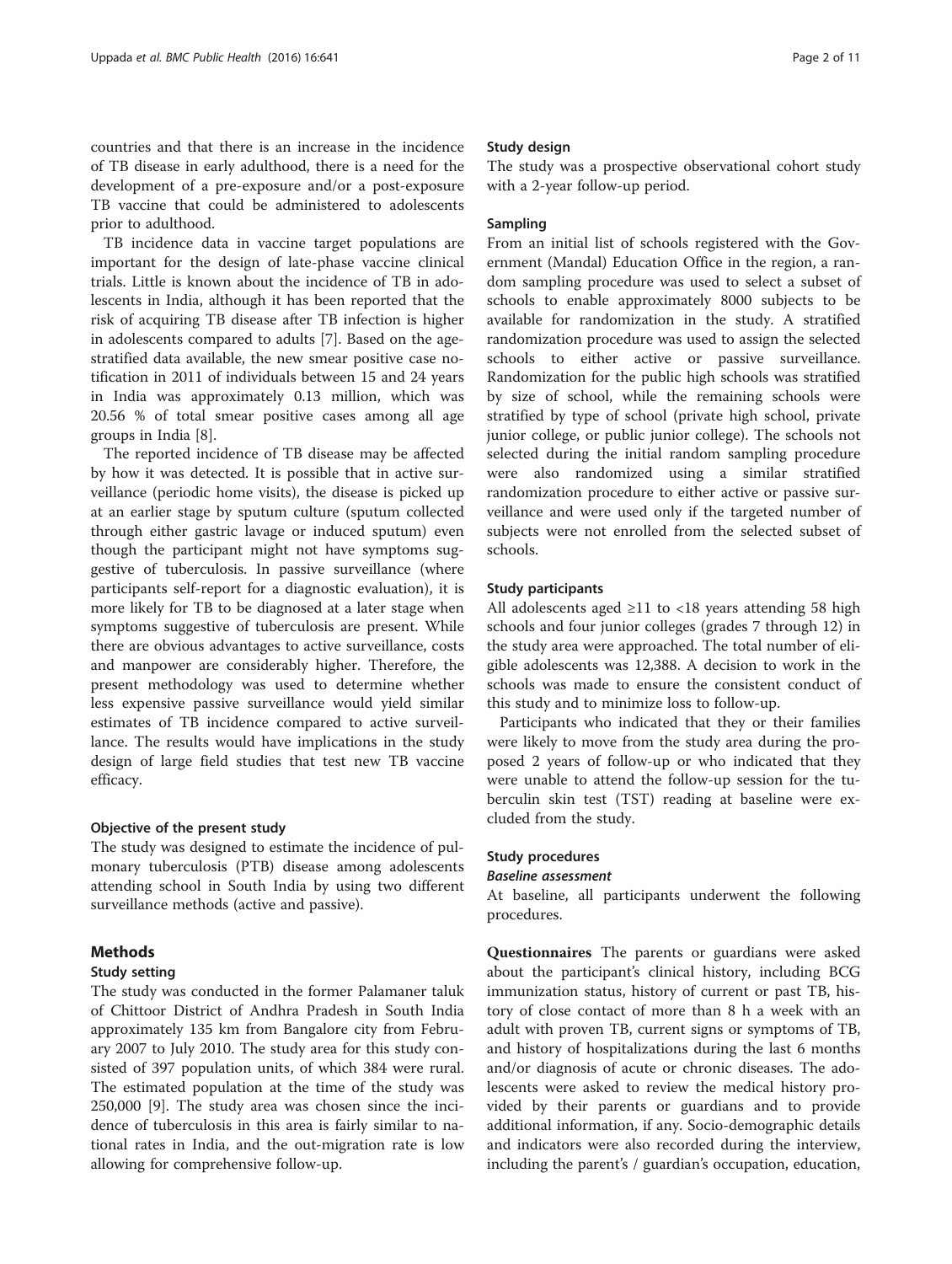and income; the subject's gender, religion, date of birth, and whether they were a member of a socially deprived community; and the type of walls found in the subject's home, type of cooking fuel used, and the presence or absence of a household electricity connection.

Clinical assessments The presence or absence of a BCG scar was noted. Height was measured to the closest 0.10 cm using a standard measuring tape with the subject standing against a wall in the Frankfurt plane; weight was recorded in school clothes but without footwear to the nearest 0.10 kg using a calibrated digital weighing scale (Bhaseen Health Product Pvt. Ltd., Jalandhar, India). Weight and height were used to compute Body Mass Index (BMI) and to derive the BMI-for-age z-scores as a measure of nutritional status. BMI for age Z-score was calculated using the Anthroplus software (Version 3.1, WHO, 2010). Based on the BMI for age Z-score, participants were classified as Underweight (BMI – Age Z-score less than or equal to −2), Overweight (BMI – Age Z-score greater than or equal to 1), or Normal (BMI – Age Z-score between −2 to 1; does not include −2 or 1) [[10](#page-10-0)].

Tuberculin skin test Designated trained research nurses administered 0.10 ml of tuberculin containing two TU Purified Protein Derivative (PPD) of RT 23 with Tween 80 as a stabilizer (SPAN Diagnostic Ltd, Surat, India) on the anterior surface of the forearm about two to four inches below the elbow. A designated trained tuberculin reader made the reading visit between 48 and 96 h after the skin test was administered. A wider window of 4 days for tuberculin skin test evaluation was used when the participant was unavailable for TST reading within 72 h. Approximately 88 % of participants were evaluated for the TST within 48 to 72 h; the remaining participants were examined in the 4 day window. The skin test site was inspected in good light and the maximum transverse diameter of the induration was measured in millimetres using a transparent ruler calibrated in millimetres. The measurements were recorded and documented along with the date and time.

Blood sample All participants provided a 29 ml blood sample, which was processed and stored for immunological analyses. Hemoglobin was estimated at the time of blood sampling using the Hemocue AB (HemoCue India, New Delhi, India).

Surveillance of participants A stratified randomisation procedure assigned the schools to either active or passive surveillance. Schools were chosen as the unit for randomisation, rather than individuals, to avoid contamination of follow-up type.

The participants in the active surveillance group were followed-up every 3 months and asked for any signs or symptoms of pulmonary TB and for any recent exposure to a known case of TB. A blood draw was also performed every 6 months. At the 1 year study visit, participants in the active surveillance group had a repeat TST.

The participants in the passive surveillance group were educated about symptoms related to pulmonary TB and asked to present to the diagnostic ward (DGW) if they developed symptoms and/or were exposed to a known case of tuberculosis.

In addition, all primary health care centres and hospitals in the study area, as well as major referral hospitals outside the study area, were visited once a week to determine whether any of the study participants had been diagnosed with PTB in the facility. To facilitate this process, all participants were given a study ID card, which indicated their enrolment into the study and included the study physician's contact details. The treating physicians at the health centres were requested to contact the study physician if they suspected PTB in the participant.

At the final study visit (Day 720), the baseline procedures were repeated among all participants in both the active and passive surveillance groups.

# Confirmation of TB

TB confirmation The participant is diagnosed with pulmonary tuberculosis disease if the individual had (1) at least one positive culture result [Isolation of Mycobacterium tuberculosis (Mtb) from either one or both sputum samples using the GenoType MTBC test kit (HAIN kit)] or (2) one sputum smear result positive for acid fast bacilli (AFB) and positive polymerase chain reaction (PCR) for Mycobacterium tuberculosis or (3) two sputum smear results positive for AFB, or (4) radiological evidence of PTB on a chest x-ray [Posterior-anterior (PA) view] with concurrent diagnosis by at least two radiologists.

If the participants had a recent history of positive TB contact, had symptoms suggestive of pulmonary TB (unexplained cough, unexplained fever, unexplained weight loss, unexplained night sweats for more than 2 weeks, and Haemoptysis), was diagnosed with pulmonary TB by any other physician, or had a positive TST (TST ≥10 mm) during the baseline procedure or any of the follow-up visits, they were referred to the base hospital for further evaluation of PTB. On arrival to the base hospital, the participant's clinical history was reviewed and a clinical evaluation performed.

A chest x-ray was taken at the hospital and read by one expert radiologist at St. John's Medical College. All x-rays that were reported as abnormal and as possible PTB by the first radiologist were read independently by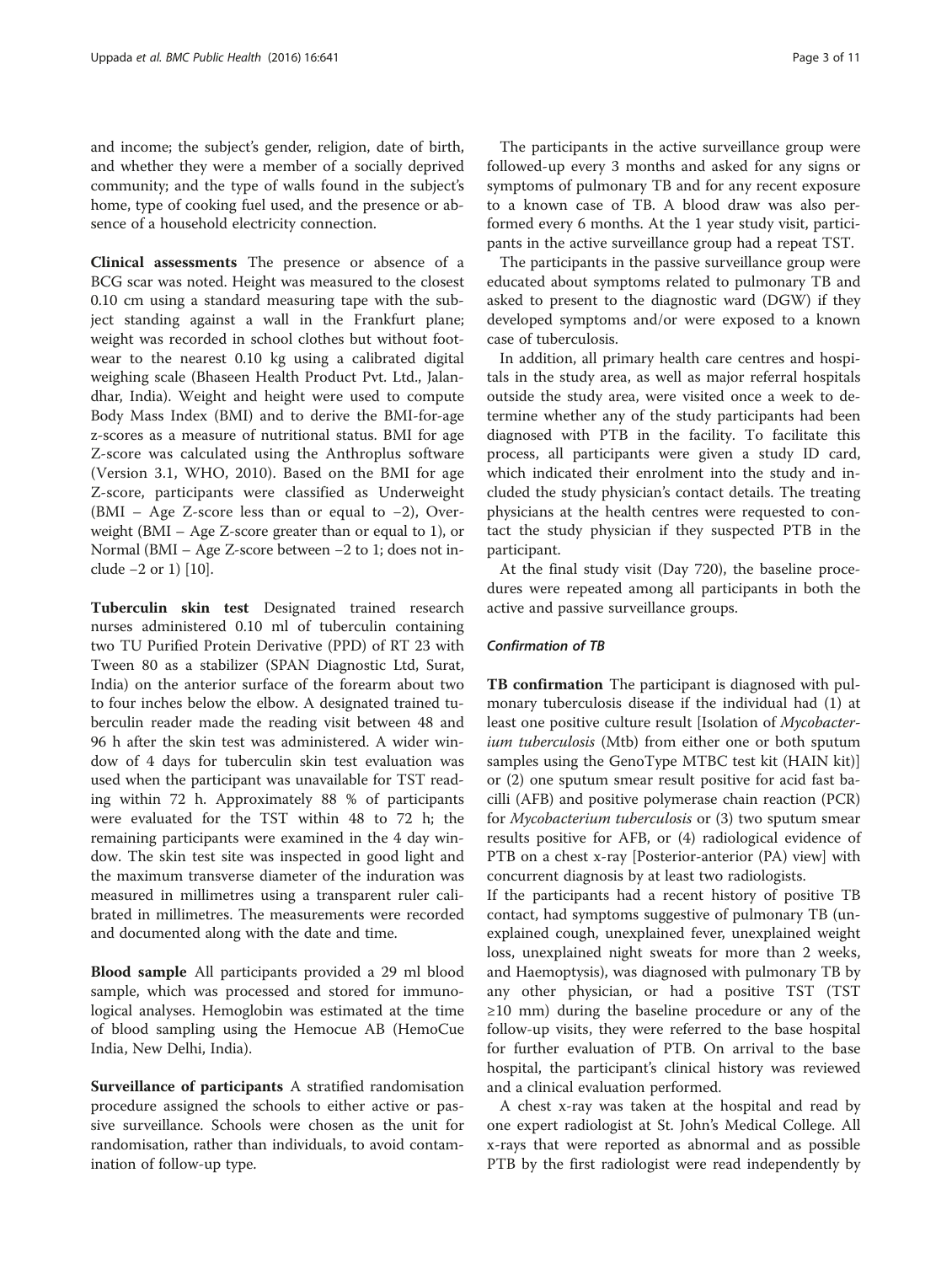two additional radiologists at the same medical college. Sputum was collected on two consecutive days in a sterile container.

At the laboratory, the consistency of the sputum sample (i.e. salivary, mucoid, muco-purulent and blood stained) was noted. The sputum specimens were examined by concentrated AFB smear microscopy and processed for culture. The media used for the culture of Mycobacteria were Lowenstein-Jensen medium and Mycobacteria growth indicator tube (MGIT) medium. If a specimen was culturepositive, the species of the isolate was confirmed using the GenoType Mycobacterium CM kit and the GenoType MTBC kit (HAIN Lifescience, Germany). Participants who visited the DGW after the re-consent process had an additional 3 ml blood drawn to assess immune response by an in vitro antigen stimulation test (QuantiFERON®-TB Gold In-Tube test) to identify M. tuberculosis infection. (Cellestis Limited, Australia, [http://www.quantiferon.com/](http://www.quantiferon.com/IRM/content/default.aspx) [IRM/content/default.aspx\)](http://www.quantiferon.com/IRM/content/default.aspx).

The final diagnosis and test results were communicated to the study participant's parent or guardian and medical care provider. If the sputum specimen was smear or culture-positive and/or if the chest x-ray was abnormal and suggestive of PTB, the results and participants were also reported to the government tuberculosis control program (Revised National Tuberculosis Control Programme – Directly observed short chemotherapy (RNTCP-DOTS)) for treatment.

#### Case definitions

If the participant had one sputum culture positive for Mtb [Isolation of Mtb from either one or both sputum samples using the GenoType MTBC test kit (HAIN kit)]; OR one AFB-positive sputum smear AND one positive PCR for Mtb; OR two AFB-positive sputum smears, they were considered to have a definite case of PTB. If the participant was not diagnosed as having definite TB but had a clinical assessment compatible with pulmonary TB and the chest X-ray was reported to be "abnormal and suggestive of TB" by at least two of the three radiologists, they were considered to have a probable case of PTB.

#### Data management and analysis

All data collected were entered into customized data acquisition software. All data forms were checked for missing data and clarity of data prior to data entry. Double data entry was done and disparities reconciled against the data forms. Descriptive statistics were reported using number and percentages. Total person years of follow-up were calculated. Incidence of TB with 95 % confidence interval (CI) in the active and passive surveillance groups was reported. Chi-square test was used to test the association between types of surveillance,

whether the participant attended the DGW for TB screening, and re-consent status to other demographic and clinical characteristics of the subjects. P values less than 5 % were considered statistically significant. All analyses were done using Statistical Package for Social Sciences Version 22.0 (SPSS, 22.0, SPSS Inc, Chicago, IL, USA).

# Results

Of the 12,388 eligible adolescents approached, 3441 males and 3202 females were enrolled; response rates were 53 and 47 % respectively. There were no differences in response rates observed between schools or in the response rates of males and females within a school. Among the 6643 subjects enrolled, 3102 (male 1728, female 1374) were followed in active surveillance and 3541 (male 1713, female 1828) were under passive surveillance. Of these adolescents, 59 %  $(N = 1841)$  were still in the study at the end of 2 years in the active surveillance group while 68 % ( $N = 1185$ ) were still in the study at the end of 2 years in the passive surveillance group. A total of 1257 (male 698, female 559) and 1127 (male 527, female 600) subjects withdrew from the active and passive surveillance groups respectively. Of the 1257 adolescents who withdrew from the active surveillance group, approximately  $2/3$  i.e. 68.74 % ( $N = 864$ ) withdrew during the re-consenting process, which many participants found difficult to understand. The remaining 31.26 %  $(N = 393)$  withdrew for other various reasons. The majority of participants left the study area for education at other institutions, marriage, or with their families. A minority of subjects "felt sick (not TB symptoms) and did not want to continue in the study"  $(N = 3)$ , "had examinations and withdrew from the study"  $(N = 2)$  and "were fasting during Ramzan (Ramadan) month and withdrew from the study"  $(N = 2)$ . All 1127 adolescents in the passive surveillance group who withdrew from the study withdrew at the time of re-consent. There were six deaths reported: four (male 3, female 1) in the active group and two (male 1, female 1) in the passive group. Verbal autopsies were done for these participants; no cause of death was related to tuberculosis.

The baseline characteristics of the study subjects were published earlier [\[11, 12\]](#page-10-0). As per the parent's interview at baseline, out of the 6643 participants, 5674 had BCG immunization at birth and 843 participants had not received immunization. The data of the remaining 126 participants was not available. Figure [1](#page-4-0) describes the complete study profile with all TB cases in our adolescent cohort. There were 1314 subjects who were referred to the DGW for the evaluation of pulmonary TB based on the criteria outlined earlier. Of these, 589 subjects attended the diagnostic ward. There were 29 subjects who attended the DGW as self-referrals. Of these 618 subjects screened for PTB, four subjects were diagnosed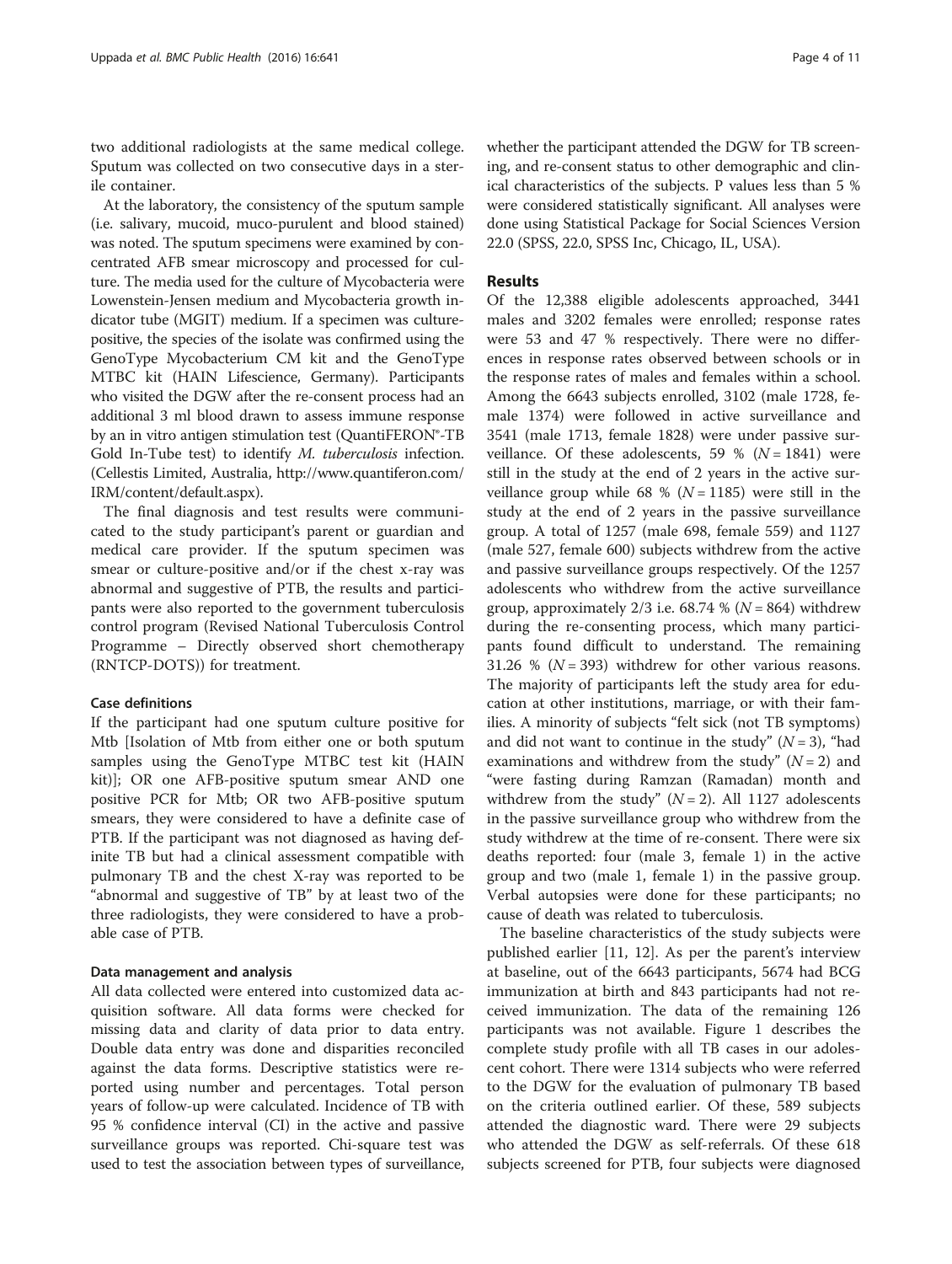<span id="page-4-0"></span>

as having definite TB, four subjects as having probable TB, and 71 subjects had Non-tuberculous Mycobacteria (NTM) isolated from their sputum in the active surveillance group. In the passive surveillance group, four subjects were diagnosed as having definite TB, two subjects with having probable TB, and 48 subjects had NTM isolated from their sputum.

Table [1](#page-5-0) describes different characteristics of the 14 definite and probable TB cases. One subject was diagnosed as having definite TB at his 3rd visit to the DGW, while all other subjects were diagnosed at their 1st visit to DGW. Of the eight culture positive cases, five were smear positive.

The total person years of follow-up in our study was 12,350; 5419 in the active surveillance group and 6931 in the passive surveillance group. The incidence of definite TB, probable TB, and definite + probable TB were 64.80 (95 % CI: 30.10–123.00), 48.60 (95 % CI: 19.70– 101.00), and 113.40 (95 % CI: 64.50–185.70) / 100,000 person years respectively in our study. The incidence of definite + probable TB was 147.60 (95 % CI: 68.50–

180.30) / 100,000 person years in the active surveillance group and 87 (95 % CI: 35.10–180.00) / 100,000 person years in the passive surveillance group.

Table [2](#page-6-0) describes the subjects who attended the DGW for PTB evaluation in both the active and passive surveillance groups. The participants who attended the DGW in the active surveillance group were more likely to be older males with a recent history of weight loss and cough for more than 2 weeks compared to those in the passive surveillance group. The subjects who did not attend the DGW for PTB evaluation even after referral by the study team were more likely to be males, not to have subsequently given their re-consent, and were more likely to be negative for the TST during the follow-up compared to those subjects who attended the DGW for PTB evaluation after referral (Table [3\)](#page-7-0).

Table [4](#page-8-0) compares the subjects who re-consented to continue in the study following the change in study sponsors compared to those who withdrew from the study. The adolescents who withdrew were more likely to be 15–18 years age group and in the passive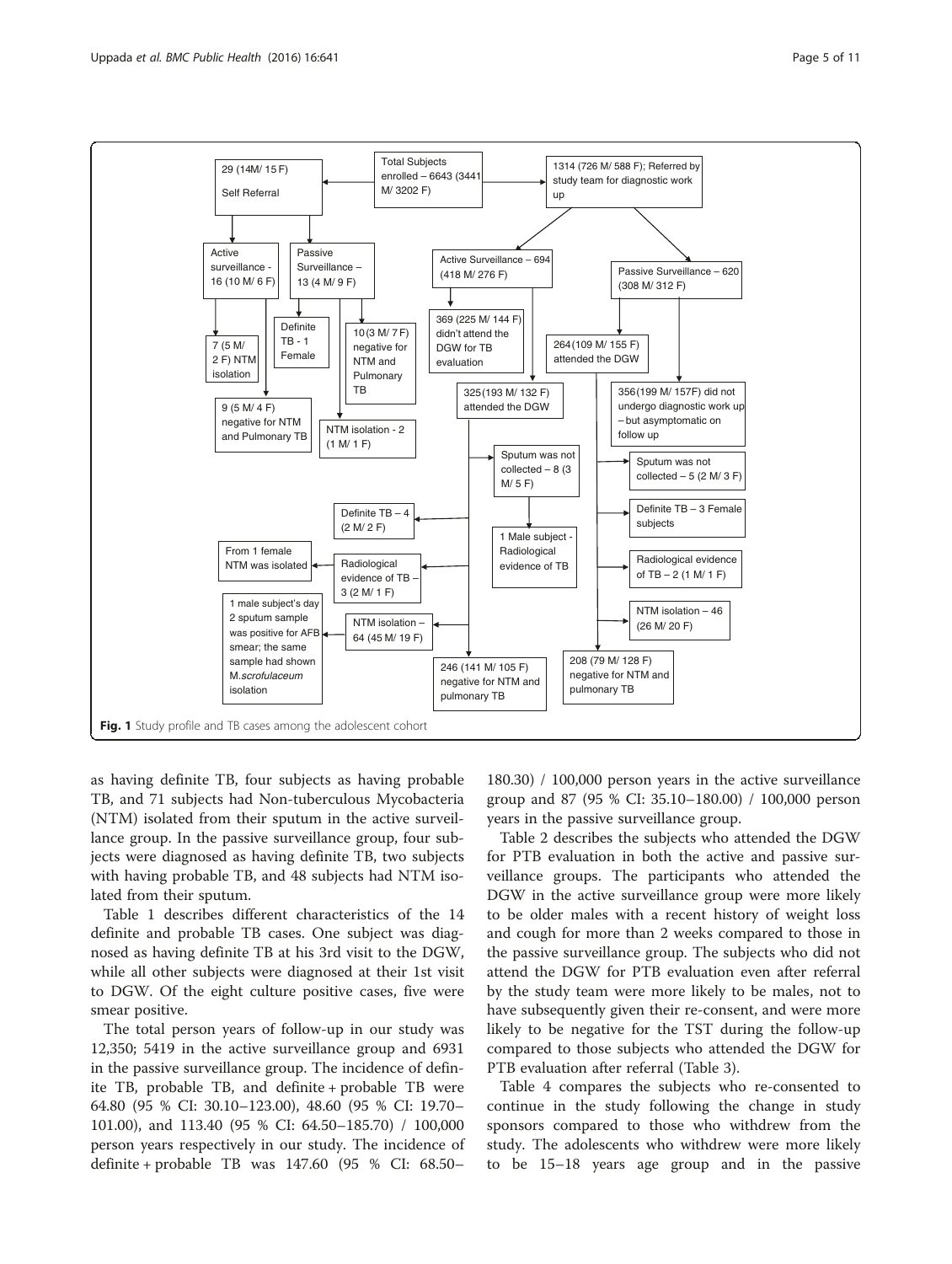|                | SI.No Participant ID Surveillance Visit Gender Age |         | $(n)^a$ |           | (years) | <b>BAZ</b> <sup>b</sup> | Smear <sup>c</sup> Culture <sup>d</sup> Symptoms <sup>e</sup> |     |        |        |                |                                      | Past Hx TB | Chest X Ray QFT                         |                    |                     | TST Value Person days |              |
|----------------|----------------------------------------------------|---------|---------|-----------|---------|-------------------------|---------------------------------------------------------------|-----|--------|--------|----------------|--------------------------------------|------------|-----------------------------------------|--------------------|---------------------|-----------------------|--------------|
|                |                                                    |         |         |           |         |                         |                                                               |     |        |        |                | Cough Fever Haemoptysis Night sweats |            | TB <sup>e</sup> contact <sup>e, f</sup> | reult <sup>9</sup> | Result <sup>h</sup> | $(mm)^{i}$            | of follow up |
|                | $12 - 104$                                         | Active  | 3       | Male      | 17      | Normal                  | 2/2                                                           | 2/2 | $^{+}$ |        |                |                                      |            | $+$                                     | 3/3                | Positive            | 16                    | 706          |
| 2              | $20 - 116$                                         | Active  |         | Female 16 |         | Under<br>weight         | 2/2                                                           | 2/2 | $+$    | $^{+}$ |                |                                      |            |                                         | 3/3                | <b>NA</b>           | 15                    | 472          |
| 3              | $33 - 266$                                         | Active  | 2       | Male      | 15      | Normal                  | 2/2                                                           | 2/2 | $^{+}$ |        |                |                                      |            |                                         | 3/3                | Positive            | 24                    | 718          |
| $\overline{4}$ | $42 - 107$                                         | Passive |         | Female 12 |         | Under<br>weight         | 2/2                                                           | 2/2 | $+$    |        | $\overline{+}$ |                                      |            |                                         | 3/3                | <b>NA</b>           | $\overline{7}$        | 721          |
| 5              | 72-601                                             | Active  |         | Female 15 |         | Under<br>weight         | 2/2                                                           | 2/2 | $+$    | $^{+}$ |                | $+$                                  |            |                                         | 3/3                | Negative 5          |                       | 711          |
| 6              | $23 - 061$                                         | Passive |         | Female 17 |         | Normal                  | 0/2                                                           | 2/2 |        |        |                |                                      |            | $\sim$                                  | 0/3                | Positive            | - 25                  | 725          |
| $\overline{7}$ | $52 - 301$                                         | Passive |         | Female 15 |         | Under<br>weight         | 0/2                                                           | 1/2 |        |        |                |                                      |            |                                         | 0/3                | Positive            | -17                   | 725          |
| 8              | $83 - 013$                                         | Passive |         | Female 15 |         | Under<br>weight         | 0/2                                                           | 1/2 |        |        |                |                                      |            |                                         | 0/3                | <b>NA</b>           | 23                    | 706          |
| 9              | $37 - 404$                                         | Active  |         | Female 15 |         | Normal                  | 0/2                                                           | 0/2 |        |        |                |                                      |            |                                         | 3/3                | Positive            | 10                    | 706          |
| 10             | $37 - 430$                                         | Active  |         | Male      | 16      | Normal                  | 0/2                                                           | 0/2 |        |        |                |                                      | $\sim$     | $+$                                     | 3/3                | Positive            | 19                    | 732          |
| 11             | $40 - 310$                                         | Passive |         | Male      | 16      | Under<br>weight         | 0/2                                                           | 0/2 |        |        |                |                                      |            |                                         | 3/3                | <b>NA</b>           | 18                    | 706          |
| 12             | $77 - 503$                                         | Active  |         | Male      | 14      | Normal                  | 0/2                                                           | 0/2 |        |        |                |                                      |            | $^{+}$                                  | 3/3                | <b>NA</b>           | 20                    | 729          |
| 13             | $87 - 155$                                         | Passive |         | Female 14 |         | Normal                  | 0/2                                                           | 0/2 |        |        |                |                                      |            | $\overline{\phantom{a}}$                | 3/3                | <b>NA</b>           | 13                    | 722          |
| 14             | $26 - 101$                                         | Active  |         | Male      | 12      | Normal                  |                                                               |     |        |        |                |                                      |            |                                         | 3/3                | Positive            | 22                    | 710          |

<span id="page-5-0"></span>**Table 1** Characteristic features of definite and probable TB cases

<sup>a</sup> The details in the table were corresponding to **n<sup>th</sup>** visit of the participant<br><sup>b</sup> BAZ body mass index for Age Z – score; WHO cut offs 2007, Growth reference 5–19 years; calculated using WHO – ANTHRO software (versio

 $d$  2/2 = two sputum samples had shown the isolation of Mycobacterium tuberculosis (M.tb) on Geno Type MTBC test kit (HAIN kit) of two samples; 1/2 = one sample had M.tb of two; 0/2 = both samples were negative for M.tb

<sup>e</sup> Cumulative response of both parent and subject has been considered in case of history of past TB, TB exposure, Symptoms suggestive of TB

 $f$  Recent contact with a TB case at least for 8 h a week; in the period of 3 months

 $9$  3/3 = Radiological evidence of TB - chest x-ray (posterior-anterior view) had been reported as abnormal for TB by three radiologists; of three radiologists; 0/3 = No radiologists had reported chest X – ray abnormal for TB

h OFT quantiferon, NA result Not available

<sup>1</sup> TST tuberculin skin test, the result value corresponds to the nearest one to the diagnostic ward (DGW) visit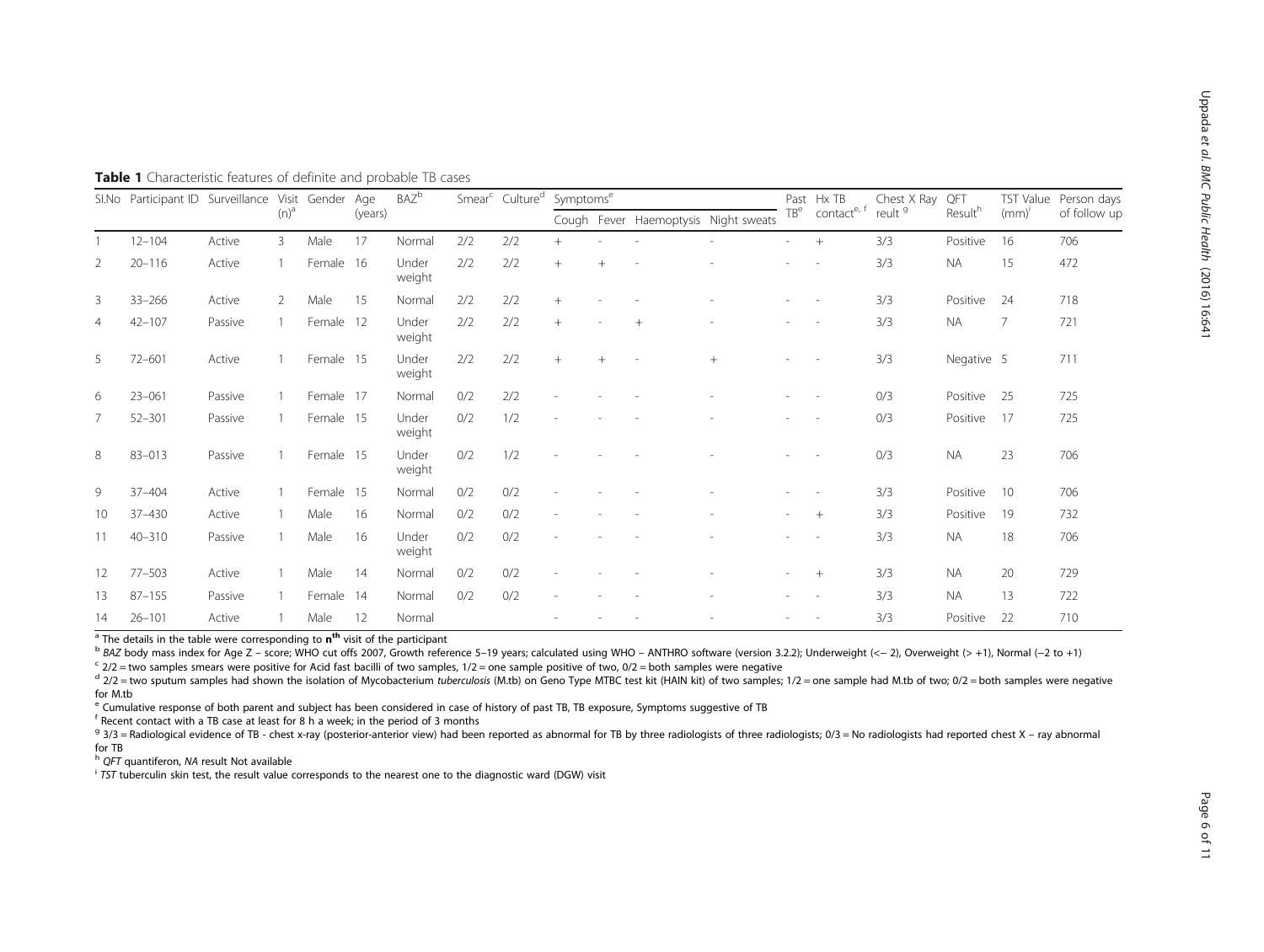| Variable                                                   | Active surveillance<br>$(N = 341)$ (%) | Passive surveillance P value<br>$(N = 277)$ (%) |         |
|------------------------------------------------------------|----------------------------------------|-------------------------------------------------|---------|
| Gender                                                     |                                        |                                                 |         |
| Male                                                       | 203 (59.5)                             | 113 (40.8)                                      |         |
| Female                                                     | 138 (40.5)                             | 164 (59.2)                                      | < 0.001 |
| Age                                                        |                                        |                                                 |         |
| 12-13 years                                                | 38 (11.1)                              | 33 (11.9)                                       |         |
| $14-15$ years                                              | 171 (50.1)                             | 163 (58.8)                                      |         |
| $16-17$ years                                              | 87 (25.5)                              | 72 (26.0)                                       | < 0.001 |
| 18-20 years                                                | 45 (13.2)                              | 9(3.2)                                          |         |
| Referral Reason                                            |                                        |                                                 |         |
| Symptoms<br>suggestive of TB                               | 22(6.5)                                | 4(1.4)                                          | 0.002   |
| Significant TB<br>exposure                                 | 17(5.0)                                | 12(4.3)                                         | 0.84    |
| $TST \geq 10$ mm                                           | 191 (56.0)                             | 186 (67.1)                                      | 0.005   |
| TST conversion                                             | 69 (20.2)                              | 54 (19.5)                                       | 0.84    |
| Symptoms and TST<br>conversion                             | 1(0.3)                                 | 0(0.0)                                          | N.A     |
| Contact and $TST \geq$<br>$10 \, \text{mm}$                | 2(0.6)                                 | 0(0.0)                                          | N.A     |
| Symptoms and<br>$TST \geq 10$ mm                           | 8(2.3)                                 | 2(0.7)                                          | 0.19    |
| Symptoms and TB<br>contact                                 | 2(0.6)                                 | 0(0.0)                                          | N.A     |
| Self-referral                                              | 2(0.6)                                 | 8(2.9)                                          | 0.04    |
| Weight loss $\geq$ 2 weeks                                 |                                        |                                                 |         |
| Yes                                                        | 9(2.6)                                 | 1(0.4)                                          |         |
| No                                                         | 332 (97.4)                             | 276 (99.6)                                      | 0.02    |
| Haemoptysis                                                |                                        |                                                 |         |
| Yes                                                        | 4(1.2)                                 | 2(0.7)                                          |         |
| No                                                         | 337 (98.8)                             | 275 (99.3)                                      | 0.69    |
| Cough $\geq$ 2 weeks                                       |                                        |                                                 |         |
| Yes                                                        | 38 (11.1)                              | 10(3.6)                                         |         |
| No                                                         | 303 (88.9)                             | 267 (96.4)                                      | < 0.001 |
| Fever $\geq$ 2 weeks                                       |                                        |                                                 |         |
| Yes                                                        | 18(5.3)                                | 6(2.2)                                          |         |
| No                                                         | 323 (94.7)                             | 271 (97.8)                                      | 0.05    |
| Night sweats $\geq$<br>2 weeks                             |                                        |                                                 |         |
| Yes                                                        | 6(1.8)                                 | 1(0.4)                                          |         |
| No                                                         | 335 (98.2)                             | 276 (99.6)                                      | 0.13    |
| Subject diagnosed as<br>Pulmonary TB prior<br>to DGW visit |                                        |                                                 |         |
| Yes                                                        | 1(0.3)                                 | 1(0.4)                                          |         |
| No                                                         | 340 (99.7)                             | 276 (99.6)                                      | 1.0     |

<span id="page-6-0"></span>Table 2 Comparison of active/ passive surveillance group participants to the diagnostic ward in terms of baseline characteristics and other variables

| Significant TB<br>exposure                              |            |            |      |
|---------------------------------------------------------|------------|------------|------|
| Yes                                                     | 35(10.3)   | 34 (12.3)  |      |
| Nο                                                      | 306 (89.7) | 243 (87.7) | 0.44 |
| Caste                                                   |            |            |      |
| Dalit/ Harijan (socially<br>disadvantaged<br>community) | 68 (19.9)  | 44 (15.9)  |      |
| Others                                                  | 273 (80.1) | 233 (84.1) | 0.20 |
| Mother's education                                      |            |            |      |
| Illiterate                                              | 147(43.1)  | 127 (45.8) |      |
| Primary education<br>or more                            | 193 (56.6) | 149 (53.8) | 0.51 |
| Father's education                                      |            |            |      |
| Illiterate                                              | 82 (24.0)  | 78 (28.2)  |      |
| Primary education<br>or more                            | 258 (75.7) | 196 (70.8) | 0.23 |
| Type of house walls                                     |            |            |      |
| <b>Brick</b>                                            | 272 (79.8) | 235 (84.8) |      |
| Others                                                  | 69 (20.2)  | 42 (15.2)  | 0.11 |
| Type of cooking fuel                                    |            |            |      |
| Wood                                                    | 283 (83.0) | 236 (85.2) |      |
| Others                                                  | 58 (17.0)  | 41 (14.8)  | 0.14 |
| Final Diagnosis                                         |            |            |      |
| Definite TB                                             | 4(1.2)     | 4(1.4)     | 1.0  |
| Radiological<br>evidence of TB                          | 4(1.2)     | 2(0.7)     | 0.69 |
| NTM isolated                                            | 71 (20.8)  | 48 (17.3)  | 0.30 |
| Negative for<br>Pulmonary TB                            | 254 (74.5) | 217 (78.3) | 0.29 |

Missing data: Referral Reason–38 (6.1 %), Mother's education–2 (0.3 %), Father's education–4 (0.6 %), Final Diagnosis–12 (1.9 %) DGW diagnostic ward, TST tuberculin skin test, N.A not applicable, Referral reason – Referral criteria to the DGW; Symptoms suggestive of Pulmonary Tuberculosis (PTB) include Cough ≥ 2 weeks, Fever ≥ 2 weeks, Recent Weight loss for ≥ 2 weeks, Night sweats ≥ 2 weeks, Haemoptysis; Significant TB exposure - History of positive TB contact (for more than 8 h/week); Definite TB – Isolation of Mycobacterium tuberculosis from the either one or both sputum samples on GenoType MTBC test kit (HAIN kit); Radiological evidence of TB chest x-ray (posterior-anterior view) had been reported as abnormal for TB by at least two radiologists; NTM (Non-Tuberculous Mycobacteria) isolated from the either one or both sputum samples on GenoType Mycobacterium CM kit

surveillance group. They were also more likely to be negative for TST during the follow-up period, less likely to have symptoms suggestive of PTB, and were less likely to have significant TB exposure during the period under surveillance.

# **Discussion**

In our study, the incidence density of definite and probable pulmonary TB among adolescents was 113 per

Table 2 Comparison of active/ passive surveillance group participants to the diagnostic ward in terms of baseline characteristics and other variables (Continued)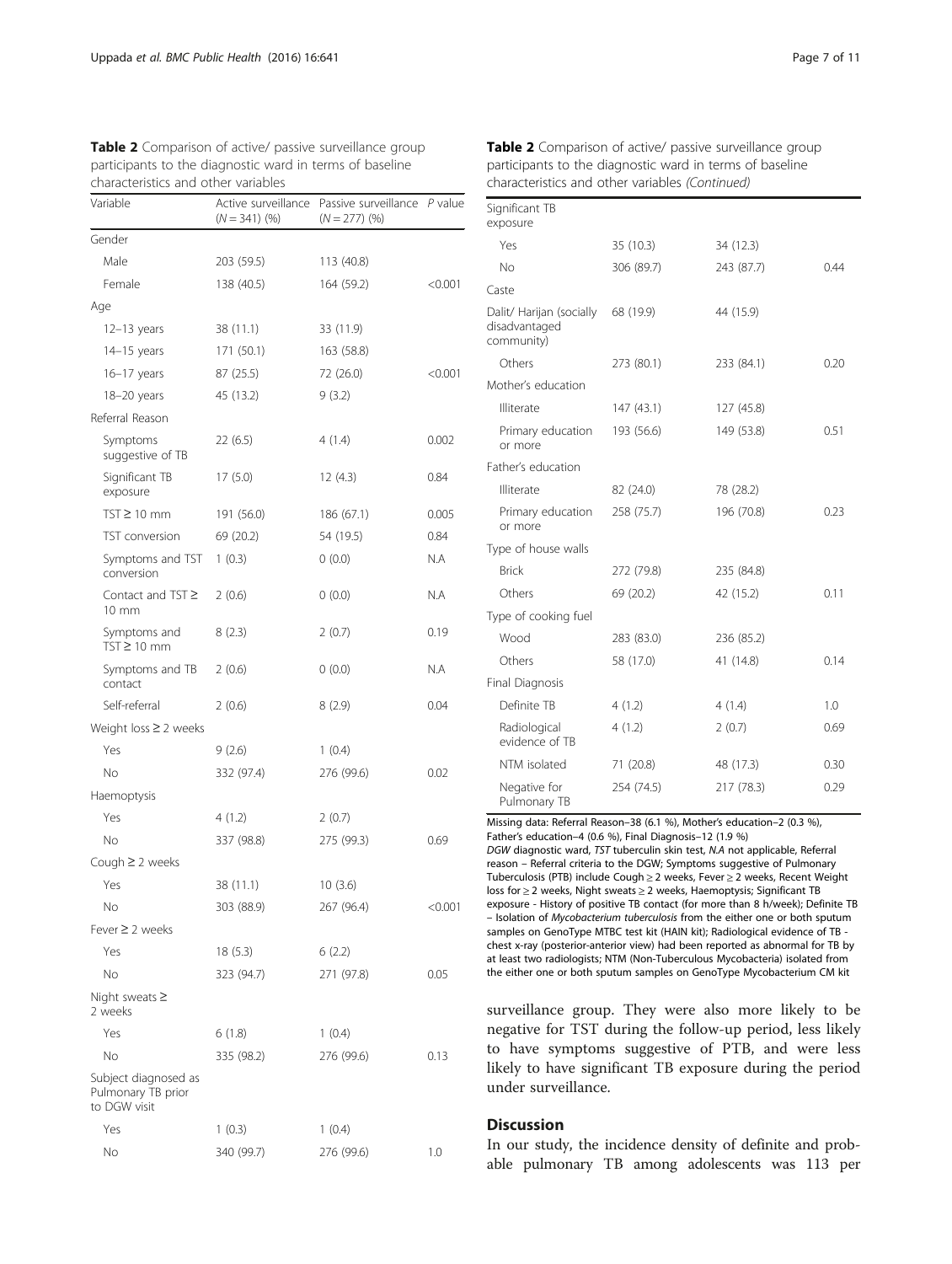<span id="page-7-0"></span>

| Table 3 Comparison of responders/ non responders to the        |  |
|----------------------------------------------------------------|--|
| diagnostic ward in terms of baseline characteristics and other |  |
| variables                                                      |  |

| Variable                                                       | Attended DGW for<br>TB screening <sup>a</sup><br>(Responders)<br>$(N = 589)$ (%) | Didn't attend<br>the DGW (Non -<br>Responders)<br>$(N = 725)$ (%) | $P$ value |
|----------------------------------------------------------------|----------------------------------------------------------------------------------|-------------------------------------------------------------------|-----------|
| Gender                                                         |                                                                                  |                                                                   |           |
| Male                                                           | 302 (51.3)                                                                       | 424 (58.5)                                                        | 0.01      |
| Female                                                         | 287 (48.7)                                                                       | 301 (41.5)                                                        |           |
| Age                                                            |                                                                                  |                                                                   |           |
| 12 years                                                       | 175 (29.7)                                                                       | 170 (23.4)                                                        | 0.08      |
| $13-14$ years                                                  | 296 (50.3)                                                                       | 391 (53.9)                                                        |           |
| $15-16$ years                                                  | 95 (16.1)                                                                        | 129 (17.8)                                                        |           |
| $17-18$ years                                                  | 23 (3.9)                                                                         | 35(4.8)                                                           |           |
| Surveillance                                                   |                                                                                  |                                                                   |           |
| Active                                                         | 325 (55.2)                                                                       | 369 (50.9)                                                        | 0.12      |
| Passive                                                        | 264 (44.8)                                                                       | 356 (49.1)                                                        |           |
| Caste                                                          |                                                                                  |                                                                   |           |
| Dalit/ Harijan<br>(socially disadvantaged<br>community)        | 104 (17.7)                                                                       | 139 (19.2)                                                        | 0.48      |
| Others                                                         | 485 (82.3)                                                                       | 586 (80.82)                                                       |           |
| Mother's education                                             |                                                                                  |                                                                   |           |
| Illiterate                                                     | 259 (44.0)                                                                       | 347 (47.9)                                                        | 0.18      |
| Primary education<br>or more                                   | 328 (55.7)                                                                       | 378 (52.1)                                                        |           |
| Father's education                                             |                                                                                  |                                                                   |           |
| Illiterate                                                     | 151 (25.6)                                                                       | 214 (29.5)                                                        | 0.12      |
| Primary education<br>or more                                   | 434 (73.7)                                                                       | 506 (69.8)                                                        |           |
| Type of house walls                                            |                                                                                  |                                                                   |           |
| <b>Brick</b>                                                   | 482 (81.83)                                                                      | 575 (79.3)                                                        | 0.25      |
| Others                                                         | 107 (18.2)                                                                       | 150 (20.7)                                                        |           |
| Type of cooking fuel                                           |                                                                                  |                                                                   |           |
| Wood                                                           | 492 (83.5)                                                                       | 629 (86.8)                                                        | 0.1       |
| Others                                                         | 97 (16.5)                                                                        | 96 (13.2)                                                         |           |
| TST Positivity during 2<br>years of follow - up                |                                                                                  |                                                                   |           |
| Yes                                                            | 545 (92.5)                                                                       | 646 (89.1)                                                        | 0.03      |
| Νo                                                             | 44 (7.5)                                                                         | 79 (10.9)                                                         |           |
| Symptoms suggestive<br>of TB during the<br>2 years follow - up |                                                                                  |                                                                   |           |
| Yes                                                            | 51 (8.7)                                                                         | 54 (7.4)                                                          | 0.42      |
| Νo                                                             | 538 (91.3)                                                                       | 671 (92.6)                                                        |           |
| Significant TB exposure<br>during the 2 years<br>$follow - up$ |                                                                                  |                                                                   |           |
| Yes                                                            | 42 (7.1)                                                                         | 35 (4.8)                                                          | 0.8       |

Table 3 Comparison of responders/ non responders to the diagnostic ward in terms of baseline characteristics and other variables (Continued)

| Nο                  | 547 (92.9) | 690 (95.2) |        |
|---------------------|------------|------------|--------|
| Re - consent Status |            |            |        |
| Yes (Given)         | 546 (92.7) | 510 (70.3) | < 0.01 |
| No (Not given)      | 43(7.3)    | 211 (29.1) |        |

Missing data: Mother's education – 2 (0.2 %), Father's education – 9 (0.7 %), Re<br>- consent status – 4 (0.4 %)

<sup>a</sup> Does not include 29 participants who have attended the DGW without referral during the follow–up

DGW diagnostic ward, TST tuberculin skin test, Symptoms suggestive of Pulmonary Tuberculosis (PTB) include Cough ≥ 2 weeks, Fever ≥ 2 weeks, Recent Weight loss for ≥ 2 weeks, Night sweats ≥ 2 weeks, Haemoptysis; Significant TB exposure - History of positive TB contact (for more than 8 h/week)

100,000 person years. The overall incidence of tuberculosis reported by WHO in India for all age groups was 170 per 100,000 person year population in 2012, which is greater than our study results [[8\]](#page-10-0). A lower incidence might be expected in school-going adolescents than in the general population [[8\]](#page-10-0). School-going children may also be healthier than their counterparts who drop-out of school due to socio-economic reasons. Data (2012–13) from the district in which this study was conducted indicate that the enrolment for students between standards I-V was 92 %, VI to VII 84 %, and VIII to X 75 %. The majority of our enrolments in the study were between standards VII and X [\[13\]](#page-10-0). School enrolment and drop-out rates vary across ages and gender [[14](#page-10-0)]; being female and reasons related to poverty and economic reasons were major factors associated with drop-outs [\[15\]](#page-10-0). Thus, our study sample is likely to have had a smaller proportion of the very poor compared to the general population, which may be also the reason for lower incidence in our study.

In our study, the incidence of culture-positive PTB was 65 per 100,000 person years. Data in an earlier study conducted by the Tuberculosis Research Center, Chennai, Chingleput district, South India was 90 per 100,000 person year population among 10–24 year olds during the period of 1984–1986 [[16](#page-10-0)]. The reduction in incidence may be attributed to a secular change in the incidence with the implementation of Revised National Tuberculosis Control Programme and the smaller age range of our study subjects. Similar studies in adolescents conducted in Eastern Uganda and South Africa show an overall incidence of 235 per 100,000 person years and 450 per 100,000 person years respectively [\[17](#page-10-0), [18](#page-10-0)]. However, these countries have a higher prevalence of TB in general, compared to India, and higher rates of human immunodeficiency virus (HIV). HIV status was not evaluated in our study population; however, data from the area indicate that the HIV prevalence among antenatal clinic attendees in Chittoor district between 2010 and 2011 was 0.50 to 1.00 % and the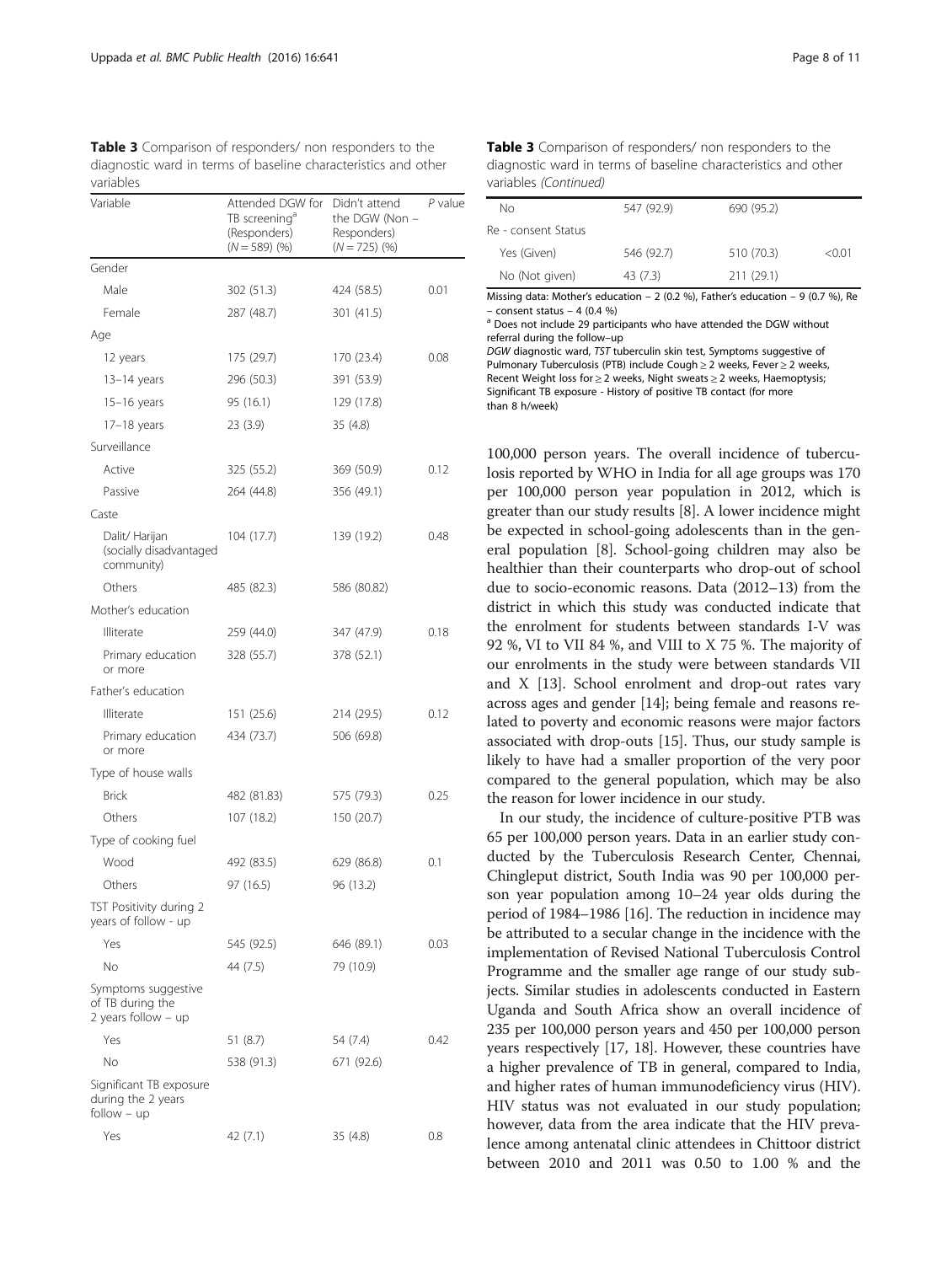<span id="page-8-0"></span>Table 4 Comparison of those who re – consented to those who did not re – consent following a change in study sponsorship

| Variable                                                    | Re – consent<br>given <sup>a</sup><br>$(N = 4647)$ (%) | Re – consent<br>was not givenb,c<br>$(N = 1937)$ (%) | P value       |
|-------------------------------------------------------------|--------------------------------------------------------|------------------------------------------------------|---------------|
| Gender                                                      |                                                        |                                                      |               |
| Male                                                        | 2427 (52.2)                                            | 978 (50.5)                                           | 0.2           |
| Female                                                      | 2220 (47.8)                                            | 959 (49.5)                                           |               |
| Age                                                         |                                                        |                                                      |               |
| 12 years                                                    | 1383 (29.8)                                            | 392 (20.3)                                           | < 0.01        |
| $13-14$ years                                               | 2453 (52.8)                                            | 1035 (53.4)                                          |               |
| $15-16$ years                                               | 675 (14.5)                                             | 415 (21.4)                                           |               |
| $17-18$ years                                               | 136(2.9)                                               | 95 (4.9)                                             |               |
| Surveillance                                                |                                                        |                                                      |               |
| Active                                                      | 2235 (48.1)                                            | 808 (41.7)                                           | < 0.01        |
| Passive                                                     | 2412 (51.9)                                            | 1129 (58.3)                                          |               |
| Caste                                                       |                                                        |                                                      |               |
| Dalit/ Harijan (socially<br>disadvantaged<br>community)     | 878 (18.9)                                             | 340 (17.6)                                           | 0.2           |
| Others                                                      | 3769 (81.1)                                            | 1597 (82.4)                                          |               |
| Mother's education                                          |                                                        |                                                      |               |
| Illiterate                                                  | 2221 (47.8)                                            | 954 (49.3)                                           | 0.3           |
| Primary education<br>or more                                | 2420 (52.1)                                            | 982 (50.7)                                           |               |
| Father's education                                          |                                                        |                                                      |               |
| Illiterate                                                  | 1210 (26.0)                                            | 501 (25.9)                                           | 0.86          |
| Primary education<br>or more                                | 3416 (73.5)                                            | 1430 (73.8)                                          |               |
| Type of house walls                                         |                                                        |                                                      |               |
| <b>Brick</b>                                                | 3674 (79.1)                                            | 1545 (79.8)                                          | 0.52          |
| Others                                                      | 973 (20.9)                                             | 392 (20.2)                                           |               |
| Type of cooking fuel                                        |                                                        |                                                      |               |
| Wood                                                        | 3990 (85.9)                                            | 1653 (85.3)                                          | 0.58          |
| Others                                                      | 657 (14.1)                                             | 284 (14.7)                                           |               |
| <b>TST Positivity during</b><br>the follow - up             |                                                        |                                                      |               |
| Yes                                                         | 949 (20.4)                                             | 240 (12.4)                                           | <0.01         |
| No                                                          | 3698 (79.6)                                            | 1697 (87.6)                                          |               |
| Symptoms suggestive<br>of TB during the<br>$follow - up$    |                                                        |                                                      |               |
| Yes                                                         | 96 (2.1)                                               | 7(0.4)                                               | $<$ 0.01 $\,$ |
| No                                                          | 4551(97.9)                                             | 1930 (99.6)                                          |               |
| Significant TB exposure<br>during the 2 years follow $-$ up |                                                        |                                                      |               |
| Yes                                                         | 65 (1.4)                                               | 12(0.6)                                              | 0.01          |
| No                                                          | 4582 (98.6)                                            | 1925 (99.4)                                          |               |

Table 4 Comparison of those who re – consented to those who did not re – consent following a change in study sponsorship (Continued)

| Referral to DGW Status                                     |            |            |       |
|------------------------------------------------------------|------------|------------|-------|
| Attended the DGW                                           | 546 (11.7) | 43(2.2)    | <0.01 |
| Didn't attend the DGW<br>even after referral               | 510 (11.0) | 211 (10.9) |       |
| Visited DGW even<br>without referral<br>during follow - up | 25(0.5)    | 4(0.2)     |       |

Missing data: Mother's education – 7 (0.1 %), Father's education – 27 (0.3 %) <br><sup>a</sup> Among the 4647 adolescents one death was reported after re-consent process in active surveillance group which is also included in the table<br><sup>b</sup> Fifty-nine subjects in active surveillance group whose day 720 form filled (closure of the study) before the re – consenting process data was considered as missing data. Of these three deaths were reported  $c$  There were two deaths reported after re-consent process in the passive surveillance group whose number is included in the table DGW diagnostic ward, TST – tuberculin skin test, Symptoms suggestive of Pulmonary Tuberculosis (PTB) include Cough ≥ 2 weeks, Fever ≥ 2 weeks, Recent Weight loss for ≥ 2 weeks, Night sweats ≥ 2 weeks, Haemoptysis; Significant TB exposure - History of positive TB contact (for more than 8 h/week)

prevalence of HIV in Andhra Pradesh state among adults was 0.90 % [[19\]](#page-10-0).

Reliable epidemiological data on TB among adolescents is essential for accurate study design and planning for vaccine efficacy trials [\[20](#page-10-0)–[22](#page-10-0)]. In India, the only available data among the adolescent age group, until now, is RNTCP data. Our study data aims to supplement the RNTCP data and to provide the additional details needed to conduct TB vaccine trials among adolescents in India.

The strengths of our study are the relatively large sample size, the detailed work up at baseline, the in-depth diagnostic evaluation, and the follow-up of participants in all clinics and hospitals within and surrounding the study area. The data available about response rates of schools at the time of enrolment into the study suggest that there is unlikely to be a responder bias; however, detailed health history was unavailable for the nonresponders to exclude this bias completely. The major limitation was the loss to follow-up that followed the change in the study sponsor that led to re-consenting subjects. Approximately 59 % were still in the study at 2 years in the active surveillance group and 68 % remained in the passive surveillance group. However, we do not believe that this loss to follow-up would have led to a decrease in the numbers of TB patients we detected, since weekly surveillance of clinics and hospitals within the study area and in the surrounding areas after the reconsent period did not reveal any new PTB cases from within our project area in the study age group. Another limitation was that only 44.80 % of the patients referred to the diagnostic ward for screening actually underwent the procedures. However, we do not believe that this would have resulted in a significant underestimate of the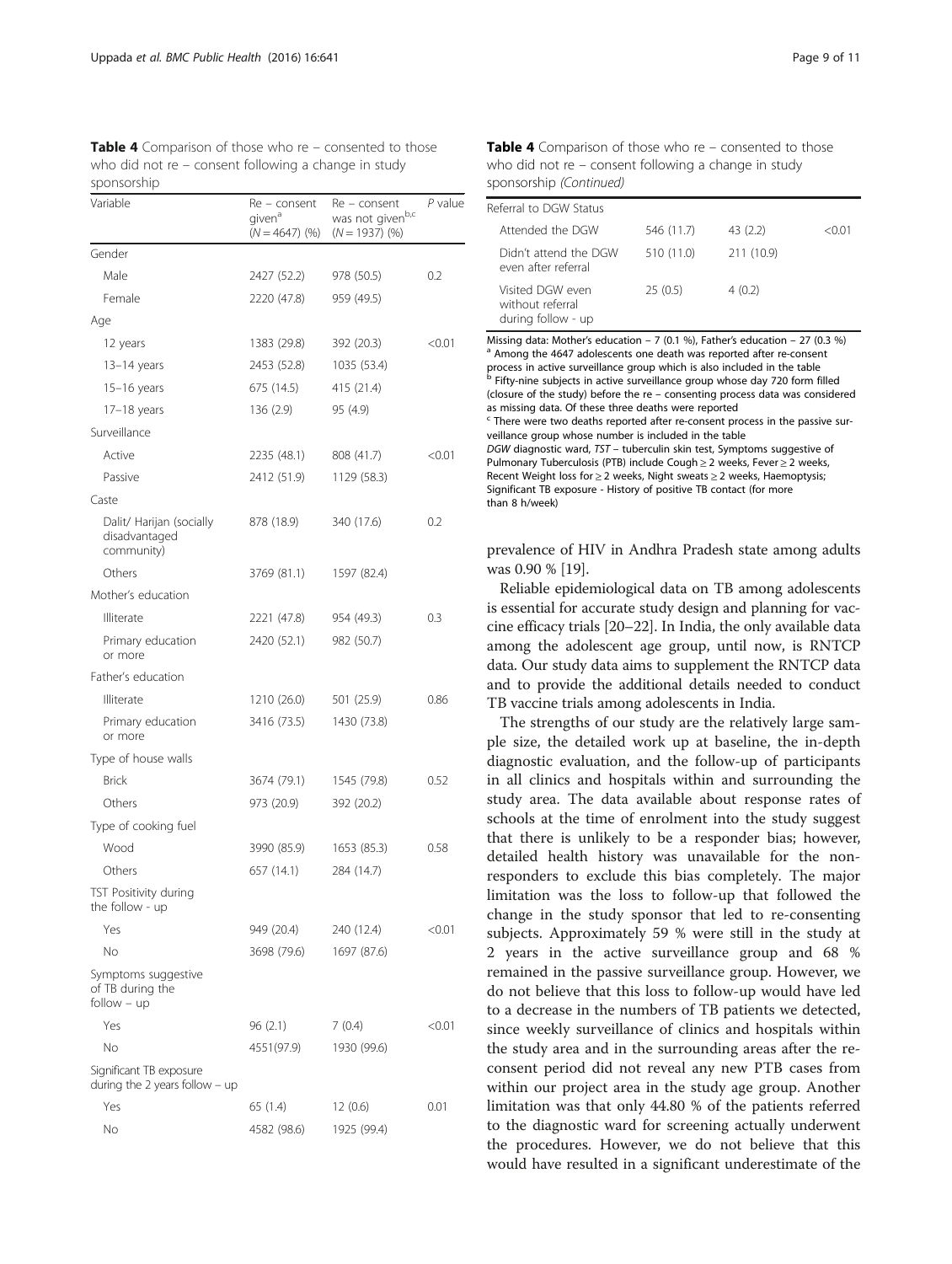<span id="page-9-0"></span>incidence given that during follow-up in the field, the 55.20 % of participants who did not undergo the diagnostic procedures did not worsen in health and did not attend any clinics or health centres under surveillance during the study. Indeed, the surveillance of the health centres was undertaken to particularly address the likelihood that participants might not be seen by the study physicians but might access other health providers in and around the study area. Fifty four participants who were suspected for TB and had symptoms suggestive of TB at the 2 year follow-up did not attend the diagnostic ward for TB diagnosis confirmation. These participants and others who did not attend the diagnostic ward were considered to not have TB in the analysis.

# Conclusion

The incidence of pulmonary tuberculosis among adolescents in our study is much lower than similar studies conducted in South Africa and Eastern Uganda, which may be partly attributed to low incidence of HIV in India. The study data with higher incidence of PTB in active surveillance compared to passive surveillance method will help inform the design of future TB vaccine efficacy trials among adolescents in India.

#### Abbreviations

ARTI, annual risk of tuberculosis infection; AOR, adjusted odds ratio; BCG, Bacillus Calmette Guerin; BMI, body mass index; CI, confidence intervals; DOTS, directly observed short chemotherapy; DGW, diagnostic ward; HIV, human immunodeficiency virus; Mtb, *mycobacterium tuberculosis*; MGIT, mycobacteria growth indicator tube; MTBC, mycobacterium tuberculosis complex; NTMs, non-tuberculous mycobacteria; OR, odds ratio; PTB, pulmonary tuberculosis; RNTCP, revised national tuberculosis control programme; TST, tuberculin skin test; TU, tuberculin units; TB, tuberculosis; TBTSG, TB trials study group; WHO, World Health Organization

#### Acknowledgements

The authors would like to thank the study team members at Palamaner and St. John's Research Institute for their invaluable contributions, and the community for their cooperation in the completion of this study; John Kenneth, formerly at St. John's Research Institute and Ragini Macaden who oversaw the diagnostic investigations in the field; R. Walker, L. Geiter, and Sean Bennett, formerly at the Aeras, USA; and the funding agencies, the Research Council of Norway (GLOBVAC:179342 and 192534 —through the Indo-Norway Programme; Indian partner—Department of Biotechnology) and the Aeras, USA.

#### The TB Trials Study Group (in alphabetic order)

1. Doherty TM, Vaccines, GlaxoSmithKline, Wavre, Belgium.

2. D'Souza G, Dept of Pulmonary Medicine, St. John's Medical College and St. John's Research Institute, Bangalore.

3. Grewal HMS, Department of Clinical Science, Infection, Faculty of Medicine and Dentistry, University of Bergen and Department of Microbiology, Haukeland University Hospital, N-5021 Bergen, Norway.

4. Hesseling AC, Department of Pediatrics and Child Health, Desmond Tutu TB Centre, Stellenbosch University, Cape Town, South Africa.

5. Jacob A, Emmaus Swiss Leprosy Project and Referral Hospital, Palamaner, Andhra Pradesh, India.

6. Jahnsen F, Department of Pathology, Oslo University Hospital,

Rikshospitalet and University of Oslo, Nydalen, Oslo, Norway.

7. Kurpad AV, Division of Nutrition, St. John's Research Institute, Bangalore, Karnataka, India.

8. Lau E, Aeras, Washington D.C., Metro Area, USA.

9. Lindtjorn B, Centre for International Health, Faculty of Medicine, University of Bergen, Bergen, Norway.

10. Macaden R, Infectious Diseases, St. John's Research Institute, Bangalore, Karnataka, India.

11. Vaz M, Health and Humanities, St. John's Research Institute, Bangalore, Karnataka, India.

#### Funding

This work was partly supported by the Research Council of Norway through the Global Health and Vaccination Programme (GLOBVAC), project numbers 179342 and 192534, and partly by the Aeras, USA.

## Availability of data and material

Data will not be shared. These data are part of a larger database from which multiple analyses are being performed across the tb trials study group.

#### Authors' contributions

Conceived and designed the experiments: DU, BL, HMSG, MV. Performed the experiments: DU, NJ, SS, HMSG, BL, MV. Analysed the data: DU, SS, BL, MV. Contributed reagents/ material/ analysis tools: SS, BL, MV. Wrote the manuscript: DU, BL, HMSG, MV. Reviewed the manuscript and provided critical comments: SS, ELL, TMD. Involved in the development of the protocol of the larger study within which the present analysis is embedded as well as the implementation and quality control of the study: TBTSG. Worked as medical officer for the project and was part of the clinical data collection and supervision: DU. Principal Investigators for the project: HMSG, MV. All authors read and approved the final manuscript.

#### Competing interests

The authors declare that they have no competing interests.

# Consent for publication

Not applicable.

#### Ethics approval and consent to participate

Written informed assent from the subjects and consent from the parents or guardians were obtained at the time of enrolment before the start of study procedures. The study protocol and informed consent forms were reviewed and approved by the Institutional Review Board (IRB) of St. John's Medical College, Bangalore and by an Independent Ethics Committee (IEC) of the Aeras, Rockville, Maryland, USA. The studies were also approved by the Ministry of Health Screening Committee of the Government of India (No. 5/ 8/9/52/2006-ECD-I dt. 10.11.2006).

The study was stopped in September 2008 and restarted in November 2008 because of a change in study sponsors. When the study was restarted, reconsent was obtained from the participants.

# Author details

<sup>1</sup>Department of Pharmacology, Rangaraya Medical College, Kakinada, Andhra Pradesh 533001, India. <sup>2</sup>St. John's Research Institute, Bangalore, India.<br><sup>3</sup> Formerly at St. John's Research Institute, Bangalore, India. <sup>4</sup> Aeras, M Formerly at St. John's Research Institute, Bangalore, India. <sup>4</sup>Aeras, Metro Area, Washington, DC, USA. <sup>5</sup>GSK Vaccines, Wavre, Belgium. <sup>6</sup>Department of Clinical Science, Infection, Faculty of Medicine and Dentistry, University of Bergen, Bergen, Norway. <sup>7</sup> Department of Microbiology, Haukeland University Hospital, N-5021 Bergen, Norway. <sup>8</sup>Physiology and Head of Health and Humanities, St. John's Medical College, Bangalore, India. <sup>9</sup>Centre for International Health, University of Bergen, Bergen, Norway.

# Received: 10 November 2015 Accepted: 24 June 2016 Published online: 26 July 2016

#### References

- 1. GLOBAL TB REPORT 2014 [\[http://www.who.int/tb/publications/global\\_](http://www.who.int/tb/publications/global_report/en/) [report/en/](http://www.who.int/tb/publications/global_report/en/)]
- 2. Glaziou P, Falzon D, Floyd K, Raviglione M. Global epidemiology of tuberculosis. Semin Respir Crit Care Med. 2013;34(1):3–16.
- Lienhardt C, Glaziou P, Uplekar M, Lonnroth K, Getahun H, Raviglione M. Global tuberculosis control: lessons learnt and future prospects. Nat Rev Microbiol. 2012;10(6):407–16.
- 4. Cayabyab MJ, Macovei L, Campos-Neto A. Current and novel approaches to vaccine development against tuberculosis. Front Cell Infect Microbiol. 2012;2:154.